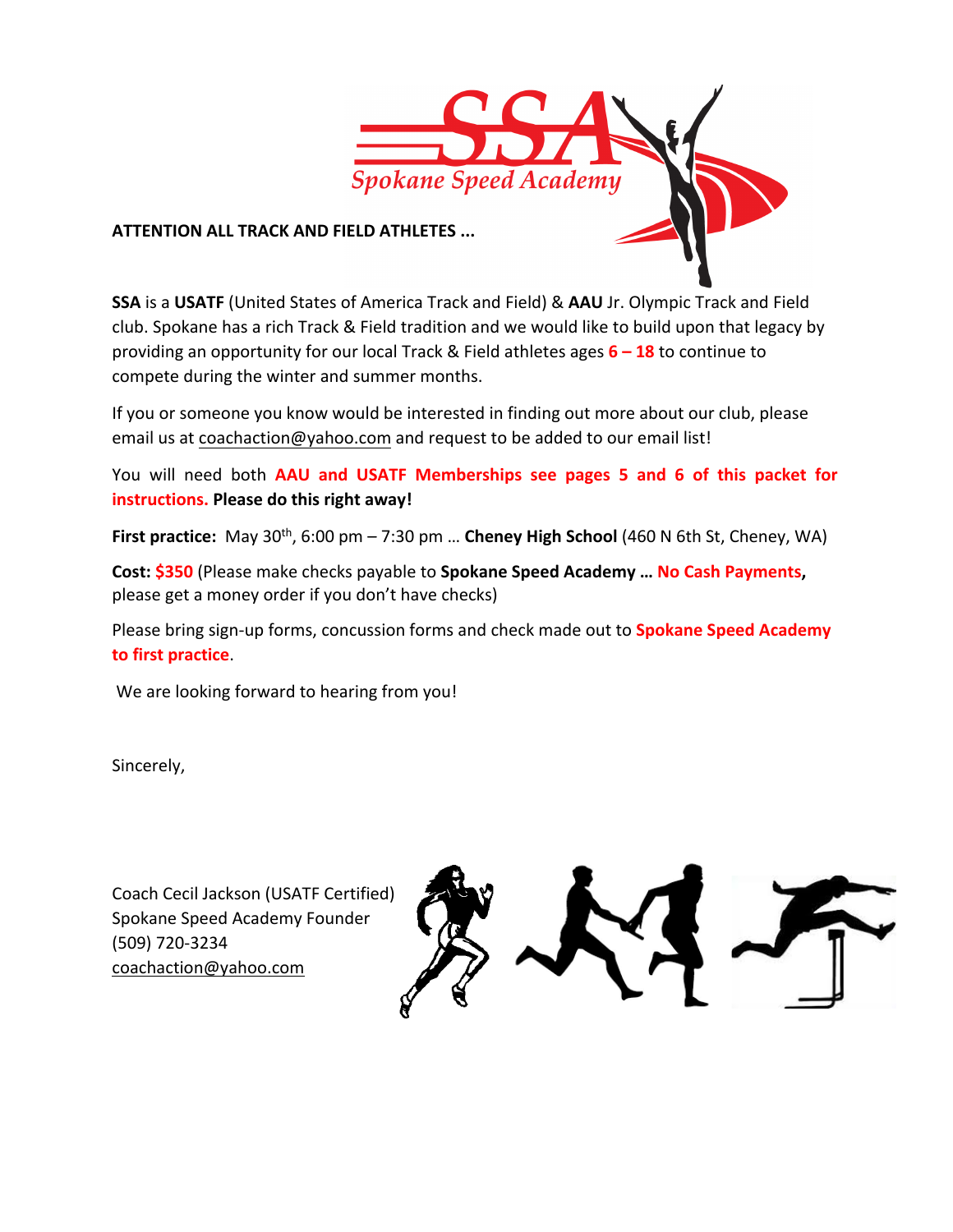SPOKANE SPEED ACADEMY REGISTRATION APPLICATION **Spokane** Speed Acade

�

#### CURRENT AAU Number \_\_\_ \_

Visit aautrackandfield.org to renew your membership or obtain a new AAU membership. Please make sure you use club number **W35W8C** so you will be associated with Spokane Speed Academy. You MUST have a current AAU membership to register for Spokane Speed Academy.

| Does the athlete have any known health concerns or special needs? Yes $\Box$ No $\Box$ |  |
|----------------------------------------------------------------------------------------|--|
| Explain:                                                                               |  |

| Does the athlete have any known allergies? Yes $\Box$ No $\Box$ |  |
|-----------------------------------------------------------------|--|
| Explain:                                                        |  |

Cost: \$350 for the season **{uniforms are included)**

**Bring registration and fees** and give to Coach Jackson at first practice.

Make checks payable to **Spokane Speed Academy**

\* **Additional fees for meet entry and coaches travel expenses will be the responsibility of parents.**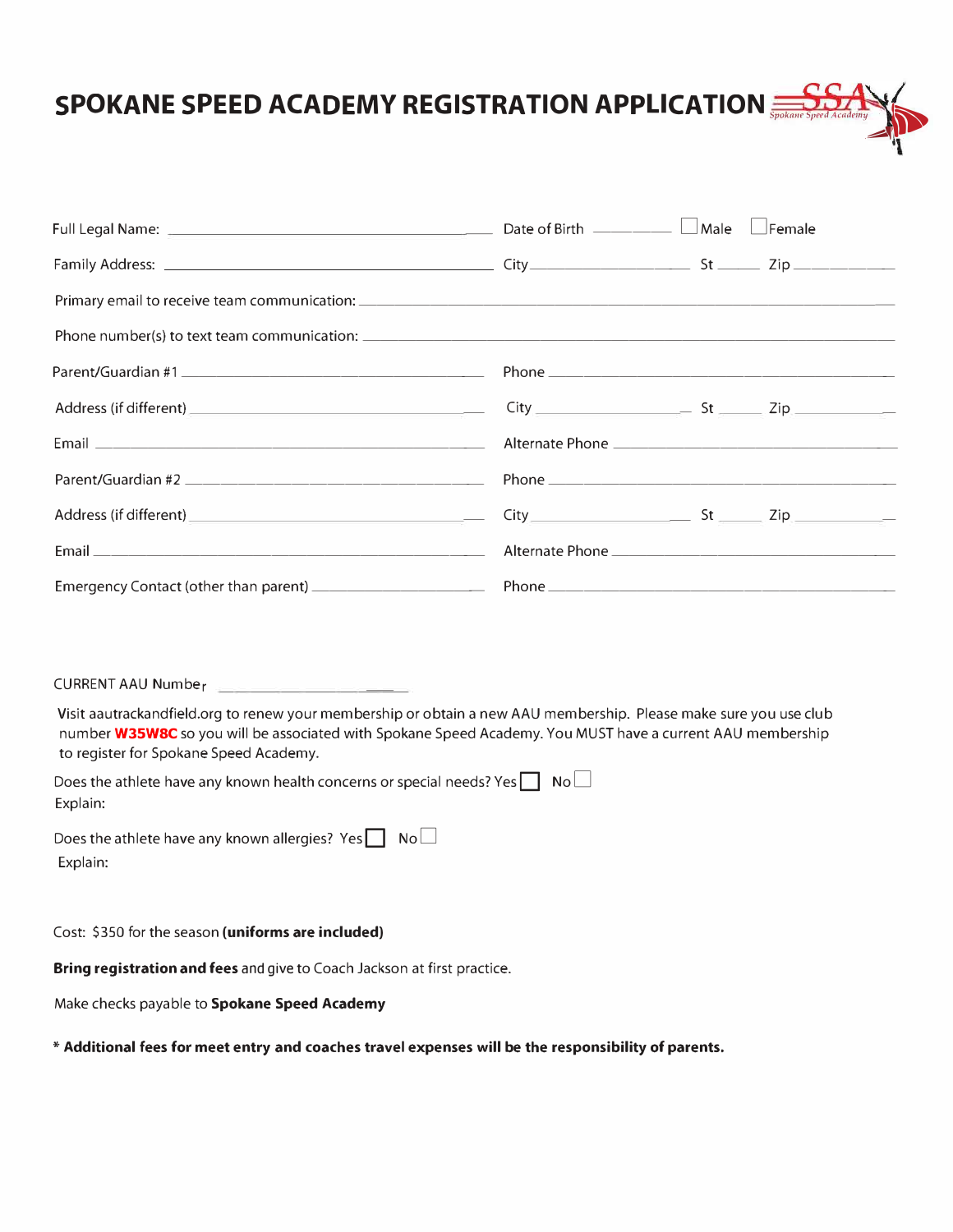#### **Concussion Information**

(Adapted from the CDC and the 3rd International Conference on Concussions in Sport)

A concussion is a brain injury and all brain injuries are serious. They are caused by a bump, blow, or jolt to the head, or by a blow to another part of the body with the force transmitted to the head. They can range from mild to severe and can disrupt the way the brain normally works. Even though most concussions are mild, all concussions are potentially serious and may result in complications including prolonged brain damage and death if not recognized and managed properly. In other words, even a "ding" or a bump on the head can be serious. You can't see a concussion and most sports concussions occur without loss of consciousness. Signs and symptoms of concussion may show up right after the injury or can take hours or days to fully appear. If your child reports any symptoms of concussion, or if you notice the signs and symptoms of concussion yourself, seek medical attention right away.

#### **Symptoms may include one or more of the following:**

- Headaches
- **Neck Pain**
- Sensitivity to light or noise
- Drowsiness
- Not feeling "right"
- Nervousness or anxiety
- Confusion
- Concentration or memory problems
- (forgetting game plays)
- Pressure in head ● Balance problems or dizziness
- 

• Is unsure of game, score, or opponent

- Feeling sluggish or slowed down<br>● Change in sleep patterns Change in sleep patterns
- Fatigue or low energy
- **Irritability**

#### **Signs observed by teammates, parents and coaches include:**

- Appears dazed
- Forgets plays
- Answers questions slowly
- Can't recall events prior to hit
- Loses consciousness
- Vacant facial expression
- Can't recall events after hit ● Any change in typical behavior or
	- personality
	-

• Slurred speech

Confused about assignment For current and up-to-date information on concussions you can go to: <http://www.cdc.gov/ConcussionInYouthSports/>

**What can happen if my child keeps playing with a concussion or returns too soon?** Athletes with the signs and symptoms of a concussion should be removed from play immediately. Continuing to play with the signs and symptoms of a concussion leaves the young athlete especially vulnerable to greater injury. There is an increased risk of significant damage from a concussion for a period of time after that concussion occurs, particularly if the athlete suffers another concussion before completely recovering from the first one. This can lead to prolonged recovery, or even to severe brain swelling (second impact syndrome) with devastating and even fatal consequences. It is well known that adolescent or teenage athletes will often under report symptoms of injuries. Concussions are no different. As a result, education of administrators, coaches, parents and students is the key for student athletes' safety. If you think your child has suffered a concussion: Any athlete even suspected of suffering a concussion should be removed from the game or practice immediately. No athlete may return to activity after an apparent head injury or concussion, regardless of how mild it seems or how quickly symptoms clear, without medical clearance. Close observation of the athlete should continue for several hours. The new "Zachery Lystedt Law" in Washington now requires the consistent and uniform implementation of long and well-established return to play concussion guidelines that have been recommended for several years: "a youth athlete who is suspected of sustaining a concussion or head injury in a practice or game shall be removed from competition at that time" and "may not return to play until the athlete is evaluated by a licensed health care provider trained in the evaluation and management of concussion and received written clearance\* to return to play from that healthcare provider."

Remember, it is better to miss one meet than miss the whole season. When in doubt, the athlete sits out.

\*Concussion release forms, required after an incident, are available through Cecil Jackson.

#### **Release of all claims against Spokane Speed Academy:**

In consideration of permission granted my child/ward by Spokane Speed Academy to participate in the activity checked above, I, the parent or guardian of the above named child, hereby release and discharge Spokane Speed Academy, its officers, employees, representatives, coaches, and referees from all claims, demands, actions, judgements and executions which the child, parent, or guardian ever had, now has, or may have, or which the child or guardian's heirs, executors, administrator or assigns may have or claim to have against Spokane Speed Academy, its officers, employees, representatives, coaches, and referees; their successors or assigns, for all personal injuries, known of unknown to my child/ward, and injuries to property, real or personal, caused by, or arising out of the above described sports activities. Also, I, the parent or guardian of the above named child, hereby authorize Spokane Speed Academy to use photos for publication, taken during games and events. I, the parent or guardian, have read this release and understood all terms. I execute it voluntarily and with full knowledge of the significance. My signature is legal authorization for emergency care and acknowledgment of release of all claims statement.

Signature(s) below acknowledge that you've read and understand this release above as well as Concussion Compliance.

Athlete Signature Date Communication of the Communication of the Communication of the Communication of the Date

- Repeating the same question/comment
- Nausea or vomiting
- Blurred, double, fuzzy vision
- Feeling foggy or groggy
- Amnesia
- Sadness
- More emotional
- Moves clumsily of displays incoordination
- Shows behavior or personality changes
- **•** Seizures or convulsion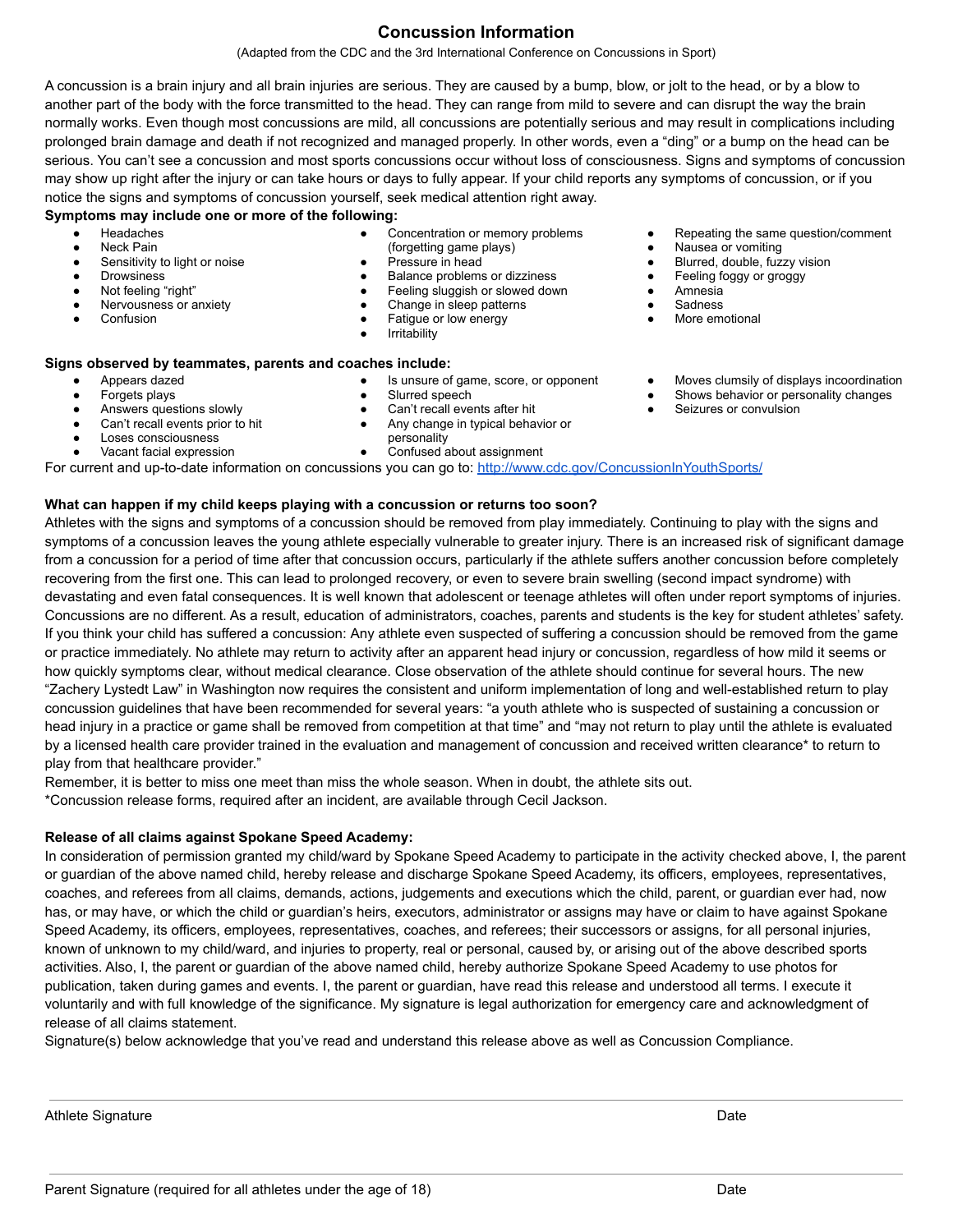## **Spokane Speed Academy (Practice/Event locations):**

#### **PRACTICE SITE:**

**CHENEY HIGH SCHOOL** 460 N 6th St Cheney, WA 99004



#### **MEET SITES:**

**RIDGELINE HIGH SCHOOL** 20150 E Country Vista Dr Liberty Lake, WA 99019 **USATF INLAND NW ASSOCIATION MEET**

### **KENT-MERIDIAN HIGH SCHOOL / FRENCH FIELD STADIUM**

10020 SE 256th St Kent, WA 98030 **CHRISTAL JOHNSON MEMORIAL MEET**

**SOUTHRIDGE HIGH SCHOOL** 3520 Southridge Blvd Kennewick, WA 99338 **USATF INLAND NW ASSOIATION CHAMPIONSHIPS, REG. QUALIFIER**

**MOUNTAIN VIEW HIGH SCHOOL** 2000 S Millennium Way Meridian, ID 83642 **AAU REGION 21 NATIONAL QUALIFER MEET**

**HANFORD HIGH SCHOOL**

450 Hanford St Richland, WA 99354 **USATF REG. 13 CHAMPIONSHIPS**

### **COEUR D'ALENE HIGH SCHOOL**

5530 N 4th St Coeur D'Alene, ID 83815 **C3 VIKINGS ALL-COMERS MEET**

### **CAL STATE UNIVERSITY / HORNET STADIUM**

6000 J St Sacramento, CA 95819 **USATF JR. OLYMPIC NATIONAL CHAMPIONSHIPS** 

\* ADDITIONAL MEETS MAY BE ADDED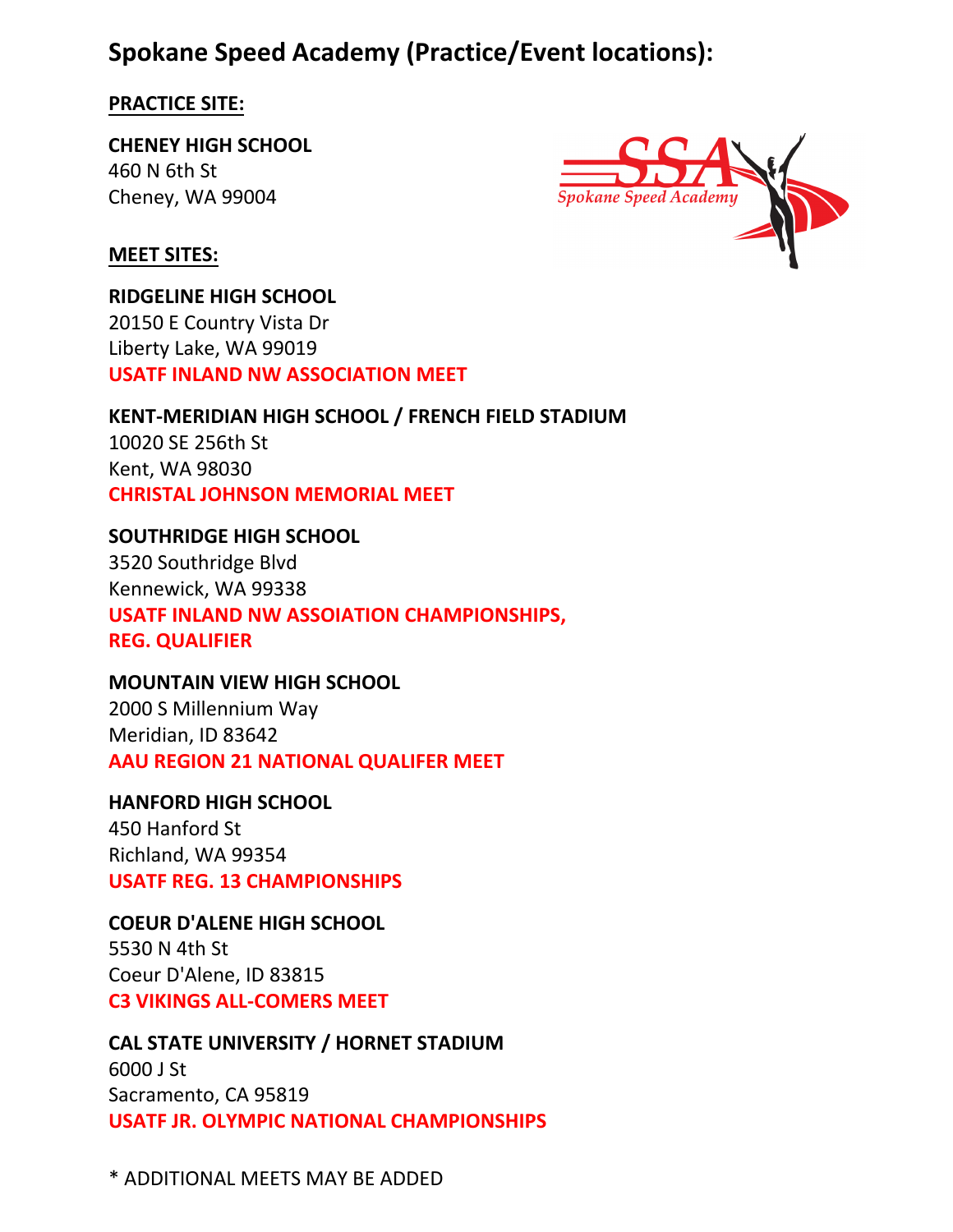## **AAU MEMBERSHIP (Steps to take):**

- Log onto aautrackandfield.org
- Click on Join AAU (Red button, upper right side of page)
- Click on Get A Membership
- Click on Apply for Youth Athlete Membership
- Click on Get A Membership (Green Button)
- Click on Youth Athlete Membership (Green Button)
- Click on Youth Membership Application
- **Sport:** Select Track & Field
- **Coverage:** Select Regular (\$14)
- **Term:** Select Current Membership (\$14)
- Are They a Member of a Club? **YES**
- **ZIP CODE: 99224 (TEAM ZIP CODE)**
- **ENTER YOUR CLUB CODE: W35W8C (SPOKANE SPEED ACADEMY)**
- **Who are you registering? Your athlete**
- **Membership/Clubs: Checkout (Green Button on bottom right)**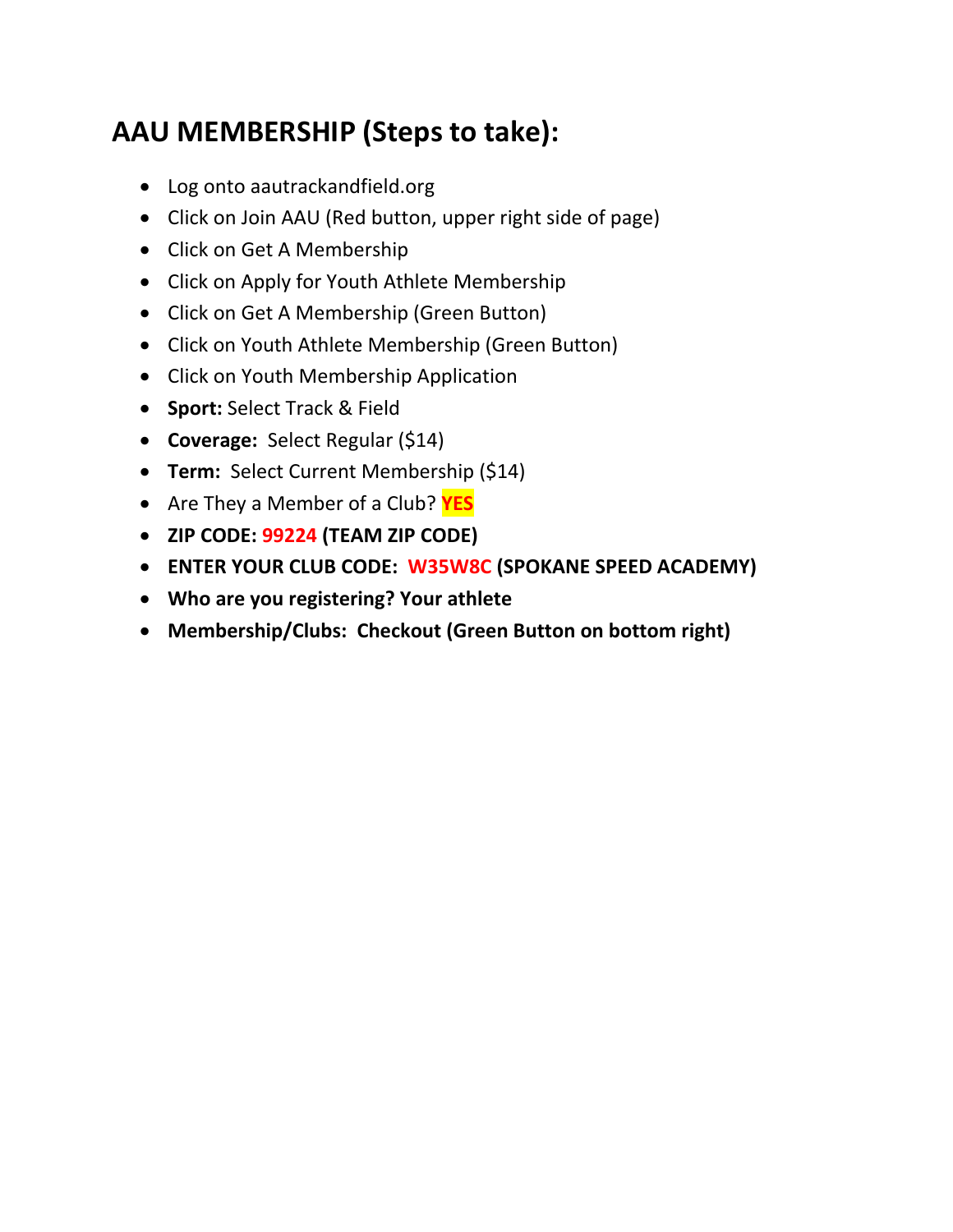## **USATF** MEMBERSHIP (**ATHLETES**)

- 1. GO TO:<http://www.usatf.org/>
- 2. CLICK ON THE **RED** (TOP RIGHT OF PAGE) **JOIN/RENEW NOW TAB**
- 3. CLICK ON REGISTER OR RENEW ONLINE! (**INDIVIDUAL MEMBERSHIPS**)
- 4. If you were previously a member during any other year (**starting with 2001**), renewing your membership is easy! When registering this way, you don't have to re-type information like your name and address that we already have on file.
- 5. Previous **Membership Number**:
- 6. **Password**:
- **7.** NEW MEMBERSHIP (This membership application automatically chooses your association based on your **zip code**. **If you wish to apply for membership in an association other than the one based on your zip code, please mail a paper application to the association to which you wish to apply.**
- 8. USATF-Registered Club Number: **220** (SPOKANE SPEED ACADEMY), MAKE SURE YOU FILE IN THE CLUB NUMBER, THIS SECTION IN ON THE RIGHT OF THE PAGE BETWEEN ETHNIC BACKGROUND AND MEMBERSHIP CATEGORIES!
- 9. COMPLETE APPLICATION: UNDER SPORTS CODE SELECT TRACK EVENTS & FIELD EVENTS
- 10.UNDER MEMBERSHIP CATEGORIES SELECT **"ATHLETE"**!
- **11.CLICK NEXT**

## **12.FINISH APPLICATION!**

13.YOU WILL RECEIVE A MEMBERSHIP CONFIRMATION EMAIL FROM USATF; PLEASE FORWARD THAT EMAIL TO COACH J. AT [COACHACTION@YAHOO.COM](mailto:COACHACTION@YAHOO.COM) RIGHT AWAY, THANKS.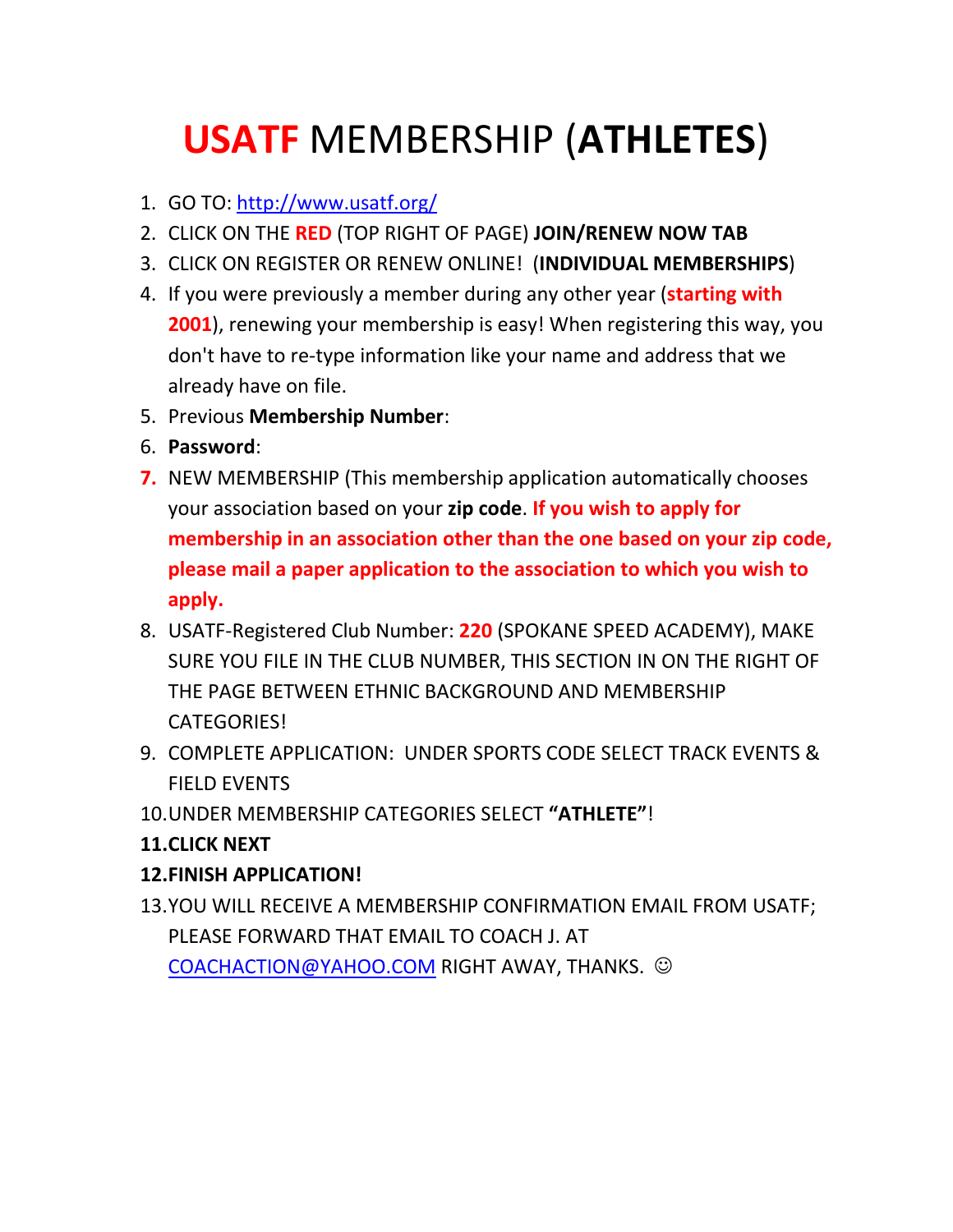

## MAY 2022

| Sun.         | Mon.                                                     | Tue.                                              | Wed.                    | Thu.                    | Fri.             | Sat.                    |
|--------------|----------------------------------------------------------|---------------------------------------------------|-------------------------|-------------------------|------------------|-------------------------|
| $\mathbf{1}$ | $\overline{\mathbf{2}}$                                  | $\overline{\mathbf{3}}$                           | $\overline{\mathbf{4}}$ | $\overline{\mathbf{5}}$ | $\boldsymbol{6}$ | $\overline{\mathbf{z}}$ |
|              |                                                          |                                                   |                         |                         |                  |                         |
| $\bf{8}$     | 9                                                        | 10                                                | 11                      | 12                      | 13               | 14                      |
|              |                                                          |                                                   |                         |                         |                  |                         |
| 15           | 16                                                       | 17                                                | 18                      | 19                      | 20               | 21                      |
|              |                                                          |                                                   |                         |                         |                  |                         |
| 22           | 23                                                       | 24                                                | 25                      | 26                      | 27               | 28                      |
|              |                                                          |                                                   |                         |                         |                  |                         |
| 29           | 30                                                       | 31                                                |                         |                         |                  |                         |
|              | <b>Practice:</b><br><b>Cheney HS</b><br>6:00 - 7:30 P.M. | Practice:<br><b>Cheney HS</b><br>6:00 - 7:30 P.M. |                         |                         |                  |                         |
|              |                                                          |                                                   |                         |                         |                  |                         |
|              |                                                          |                                                   |                         |                         |                  |                         |

| v |  |
|---|--|
| d |  |
|   |  |
|   |  |
|   |  |
|   |  |
|   |  |
|   |  |
|   |  |
|   |  |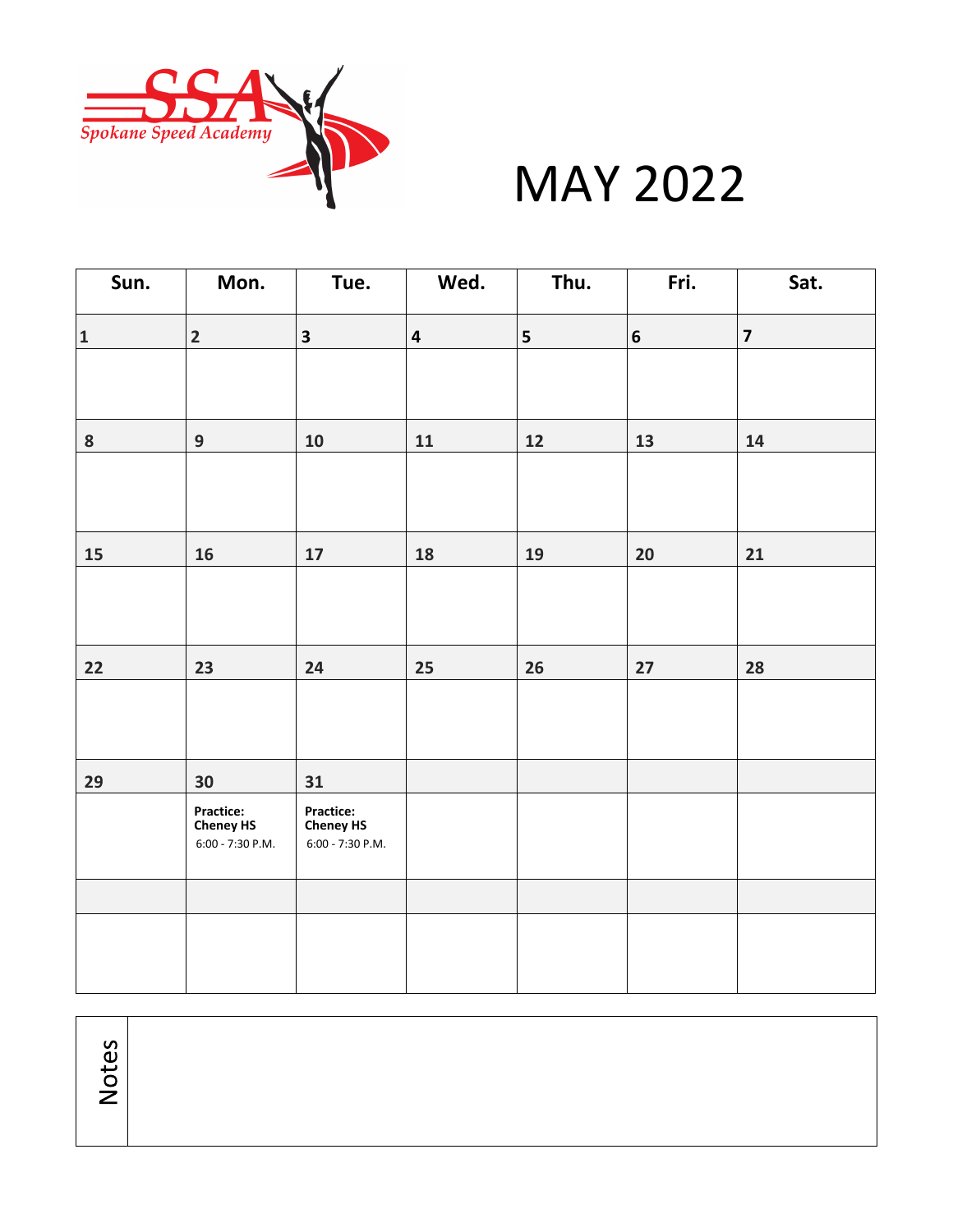

# JUNE 2022

| Sun. | Mon.                                                       | Tue.                                                       | Wed.                                                                                                            | Thu.                                                                           | Fri.                                                                                                    | Sat.                                                                                                    |
|------|------------------------------------------------------------|------------------------------------------------------------|-----------------------------------------------------------------------------------------------------------------|--------------------------------------------------------------------------------|---------------------------------------------------------------------------------------------------------|---------------------------------------------------------------------------------------------------------|
|      |                                                            |                                                            | $\mathbf{1}$                                                                                                    | $2^{\circ}$                                                                    | $\overline{\mathbf{3}}$                                                                                 | $\overline{\mathbf{4}}$                                                                                 |
|      |                                                            |                                                            | Practice:<br><b>Cheney HS</b><br>6:00 - 7:30 P.M.                                                               | <b>Practice:</b><br><b>Cheney HS</b><br>6:00 - 7:30 P.M.                       | <b>Practice:</b><br><b>Cheney HS</b><br>$6:00 - 7:30 P.M.$                                              | MEET:<br><b>USATF INLAND NW</b><br><b>ASSOCIATION MEET</b>                                              |
| 5    | 6                                                          | $\overline{7}$                                             | 8                                                                                                               | 9                                                                              | 10                                                                                                      | 11                                                                                                      |
|      | Practice:<br><b>Cheney HS</b><br>$6:00 - 7:30$ P.M.        | Practice:<br><b>Cheney HS</b><br>$6:00 - 7:30 P.M.$        | <b>ALL COMERS MEET:</b><br><b>SPOKANE FALLS</b><br><b>COMMUNITY</b><br><b>COLLEGE</b><br><b>5:30 P.M. START</b> | <b>Practice:</b><br><b>Cheney HS</b><br>6:00 - 7:30 P.M.                       | <b>TRAVEL to</b><br>Kent, WA                                                                            | MEET:<br><b>CHRISTAL JOHNSON</b><br><b>MEMORIAL MEET</b>                                                |
| 12   | 13                                                         | 14                                                         | 15                                                                                                              | 16                                                                             | 17                                                                                                      | 18                                                                                                      |
|      | Practice:<br><b>Cheney HS</b><br>$6:00 - 7:30 P.M.$        | <b>Practice:</b><br><b>Cheney HS</b><br>$6:00 - 7:30 P.M.$ | <b>Practice:</b><br><b>Cheney HS</b><br>$6:00 - 7:30 P.M.$                                                      | <b>Practice:</b><br><b>Cheney HS</b><br>$6:00 - 7:30 P.M.$                     | MEET:<br><b>USATF INLAND NW</b><br><b>ASSOCIATION</b><br><b>CHAMPIONSHIPS, REG.</b><br><b>QUALIFIER</b> | MEET:<br><b>USATF INLAND NW</b><br><b>ASSOCIATION</b><br><b>CHAMPIONSHIPS, REG.</b><br><b>QUALIFIER</b> |
| 19   | 20                                                         | 21                                                         | 22                                                                                                              | 23                                                                             | 24                                                                                                      | 25                                                                                                      |
|      | <b>Practice:</b><br><b>Cheney HS</b><br>$6:00 - 7:30$ P.M. | <b>Practice:</b><br><b>Cheney HS</b><br>$6:00 - 7:30 P.M.$ | <b>ALL COMERS MEET:</b><br><b>SPOKANE FALLS</b><br><b>COMMUNITY</b><br><b>COLLEGE</b><br><b>5:30 P.M. START</b> | <b>Practice:</b><br><b>Cheney HS</b><br>$6:00 - 7:30 P.M.$                     | MEET:<br><b>AAU REGION 21</b><br><b>NATIONAL QUALIFER</b><br><b>MEET</b>                                | MEET:<br><b>AAU REGION 21</b><br><b>NATIONAL QUALIFER</b><br><b>MEET</b>                                |
| 26   | 27                                                         | 28                                                         | 29                                                                                                              | 30                                                                             |                                                                                                         |                                                                                                         |
|      |                                                            | <b>Practice:</b><br><b>Cheney HS</b><br>$6:00 - 7:30 P.M.$ | <b>Practice:</b><br><b>Cheney HS</b><br>$6:00 - 7:30 P.M.$                                                      | <b>ALL COMERS MEET:</b><br><b>CHENEY HIGH SCHOOL</b><br><b>5:30 P.M. START</b> |                                                                                                         |                                                                                                         |
|      |                                                            |                                                            |                                                                                                                 |                                                                                |                                                                                                         |                                                                                                         |
|      |                                                            |                                                            |                                                                                                                 |                                                                                |                                                                                                         |                                                                                                         |

| ∽ |  |
|---|--|
|   |  |